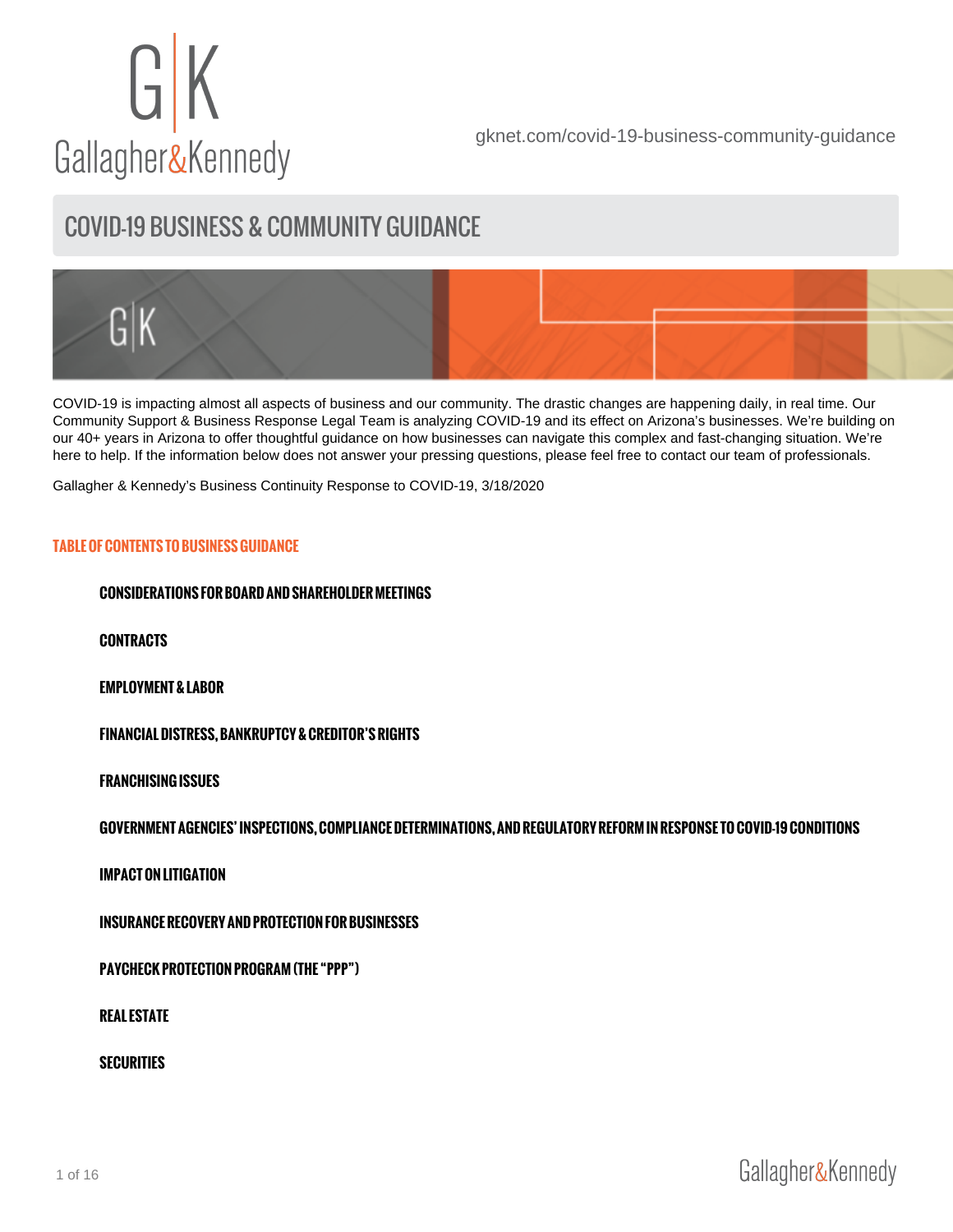## TAX FEDERAL DEVELOPMENTS

## TAX STATE AND LOCAL DEVELOPMENTS

## TORT LIABILITY FOR BUSINESSES

Considerations for Board and Shareholder Meetings

[Terry Thompson](https://gknet.com/attorneys/terrythompson/) (602) 530-8515 [twt@gknet.com](mailto:twt@gknet.com)

In-person meetings of shareholders, directors, partners, or other owners or managers may prove difficult to convene in light of governmental restrictions on the occurrence, size, time, or place of gatherings.

- Under applicable law and governing documents, it may be feasible to implement an alternative such as telephonic or web-based communications or conferences. For example, for business corporations, Arizona Revised Statutes (A.R.S.) § 10-708 permits participation in shareholders' meetings by remote communication under certain conditions.
- Statutes and/or governing documents may provide alternative means of meeting in the case of "emergencies." For example, under A.R.S. § 10-3303 facilitates the ability of the board of directors of a nonprofit corporation to take action during emergencies.
- Written consents or other means can be used to take action in some instances. For example, in the case of limited liability companies, A.R.S. § 29-3407(D) permits an action requiring the approval of members or managers to be taken without a meeting if the action is approved by the minimum number of members or managers required to approve the action.

Obtaining signatures on legal documents may present logistical problems when people are away from business offices or in places where electronic communication is not available or reliable.

- A government agency, contract party, or other person may be willing to accept instruments or methods that might facilitate the signing of documents. For example, the Arizona Corporation Commission allows persons to complete most business filings online and to fax or mail filings.
- Traditional documents such as powers of attorney or proxies might help in consummating a transaction. For example, A.R.S. § 29-3407(D) permits a member of a limited liability company to appoint a proxy or other agent to vote, consent, or otherwise act for the member by signing an appointing record, personally or by the member's agent.
- Electronic means of obtaining or affixing signatures can be lawful and acceptable in a particular situation. For example, the Arizona Electronic Transactions Act (A.R.S. §§ 44-7001 et seq.) authorizes the use of electronic records and electronic signatures relating to a transaction.

If and to the extent that certain governmental offices and private businesses might be closed from time to time, the obtaining of official certifications or other third-party confirmations might not be practical.

- To the extent the certification is expected by another party to the transaction, it is possible that the law allows the requirement to be ignored, or the other party might be willing to waive the requirement or to accept delivery of the certificate after the fact. For example, a party might be willing to waive a requirement that a landlord certify that the tenant is not in default under a lease.
- Often there is an alternative and lawful means of evidencing the matter in issue. For example, instead of having a copy of a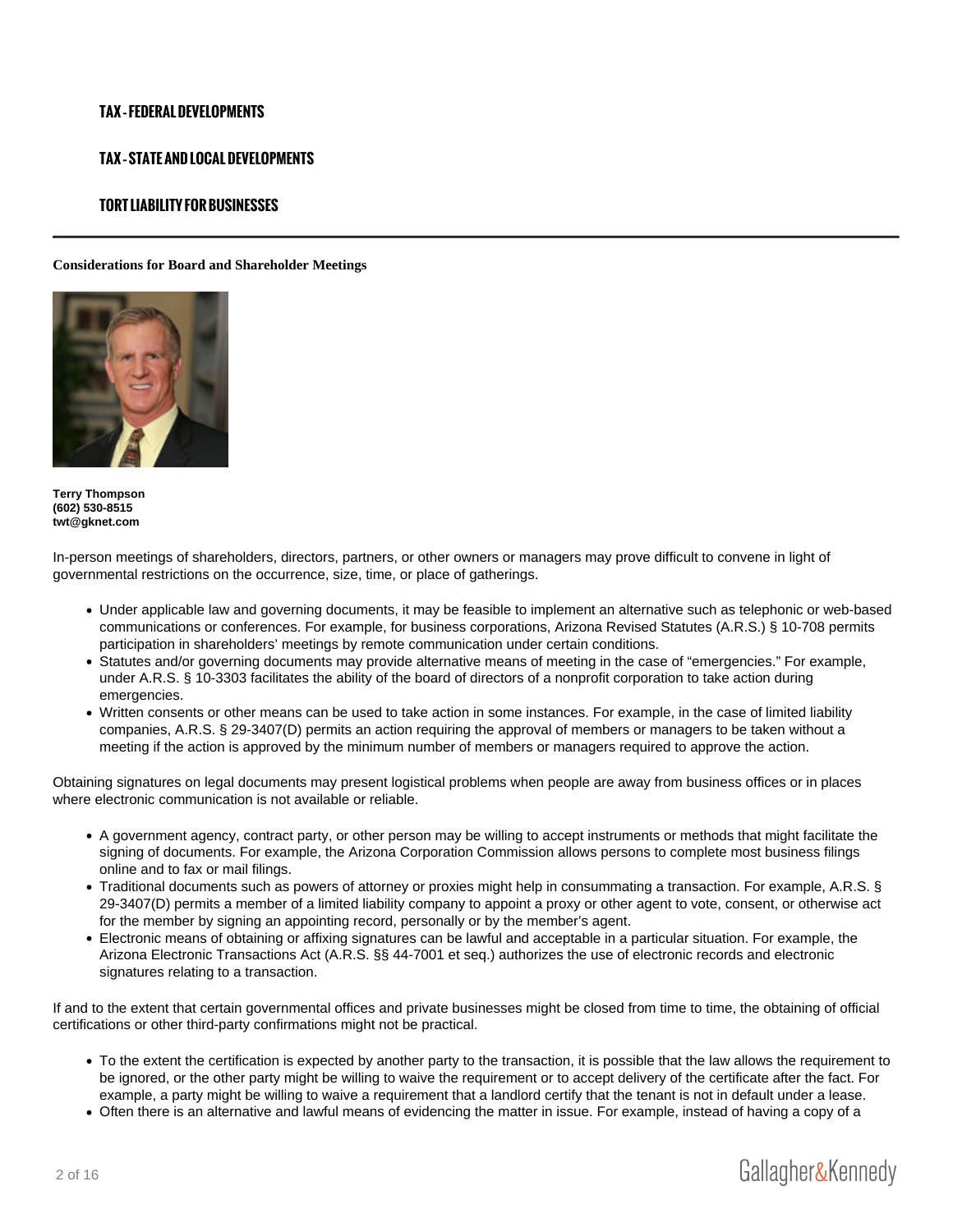limited liability company's articles of organization certified by the Arizona Corporation Commission, a party might be willing to accept a certificate signed by one of the company's officers attesting to the organizational documents.

A party might be able and willing to accept a previous certification in lieu of a recent certification. For example, a certificate of good standing of a limited liability company from the Arizona Corporation Commission pursuant to A.R.S. § 29-3211 might have been obtained last year in connection with a previous transaction, and a party might be willing to accept that as good evidence of the company's existence, even though a more recent certificate would be preferable.

Terry Thompson is available to answer questions about Considerations for Board and Shareholder Meetings.

## CONTRACTS

[Matt Engle](https://gknet.com/attorneys/matthew-h-engle/) (602) 530-8285 [matt.engle@gknet.com](mailto:matt.engle@gknet.com)

#### Force Majeure Clauses

Due to the Coronavirus (COVID-19) pandemic, many businesses are confronting unique and unforeseen circumstances that could either excuse or delay the obligation to perform under existing contracts as a result of the occurrence of a force majeure event. Force majeure is a contractual defense generally allowing a party to postpone, defer, or discontinue performance of its contractual obligations in certain specified circumstances. What constitutes a force majeure event is determined on a case-by-case basis and depends upon the terms of the relevant contract, applicable law, and the relevant facts and circumstances. Concerned business should be analyzing the following:

- Reviewing and determining whether a contract includes a force majeure provision, including: (i) the specific events and circumstances that qualify for force majeure treatment; and (ii) other relevant terms and conditions in the contract (including governing law, events of default, dispute resolution, etc.).
- Analyzing whether the performance of any of the parties to the contract will be impracticable or impossible because of COVID-19, as opposed to for a different reason.
- Ensuring timely compliance with any notice requirements, including the production of documentary support and the specific method of notice.
- Maintaining communication with the other party regarding on-going inability or ability to perform contractual obligations.
- Documenting steps taken to mitigate or avoid the impact of COVID-19 on the ability to perform under the contract, as well as all other relevant facts and circumstances.
- Considering if/when the impact of COVID-19 is no longer an unforeseeable event; did that happen when the World Health Organization declared COVID-19 a pandemic on March 11, 2020?

For businesses that have received a force majeure notice, they should be:

- Reviewing the notice to determine whether it falls within the scope of the contract's force majeure provision or applicable law and whether the form and timing of the notice was proper.
- Determining when and how to respond, including whether to terminate the contract in response to the notice.
- Considering whether the notice has an impact on any other contracts and whether a copy of the notice should be provided to other parties.
- Evaluating whether the party claiming force majeure has fulfilled its other obligations under the contract.

Matt Engle is available to answer questions about Contracts and the possibilities of force majeure claims.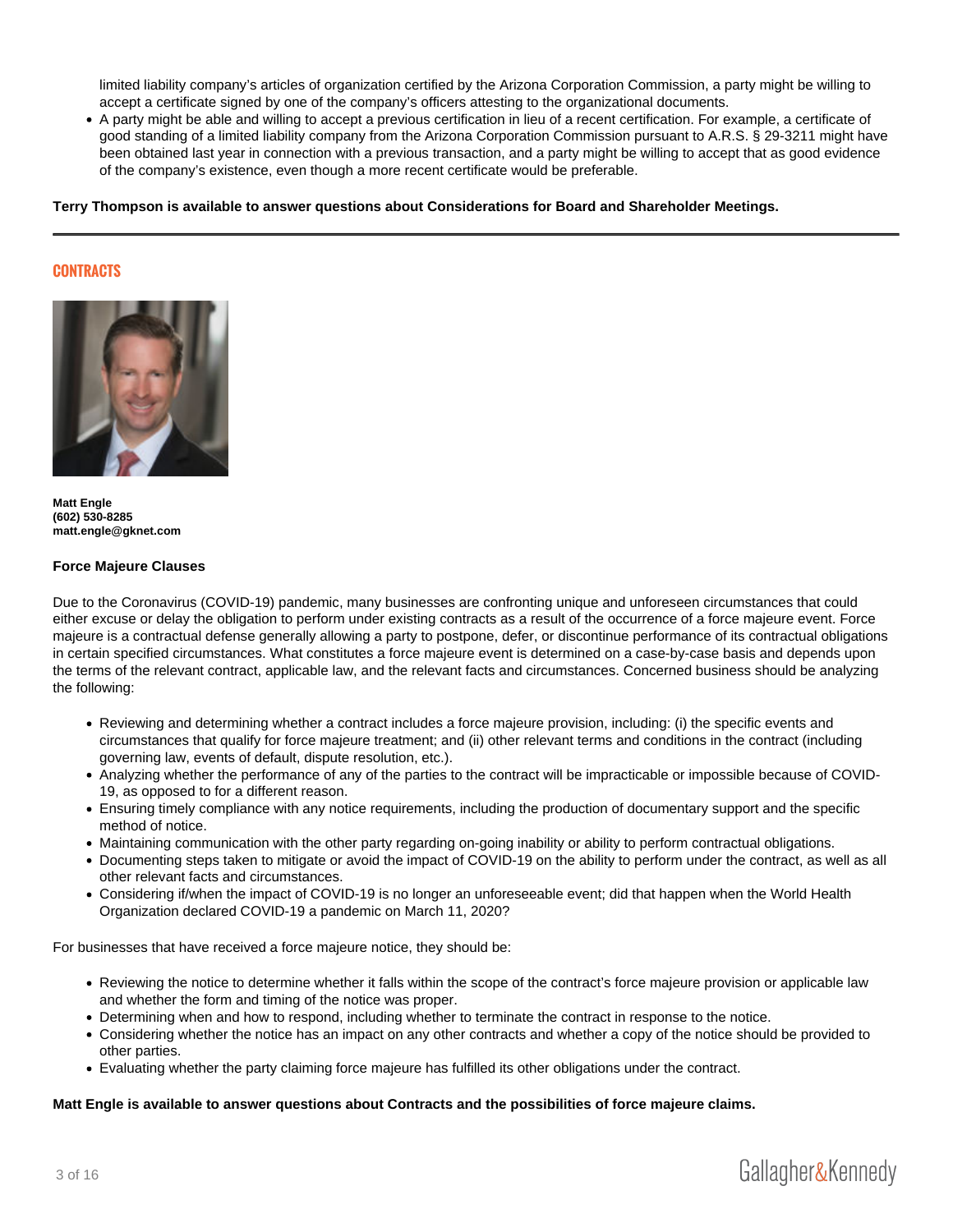## UPDATES TO CONTRACTS

International Chamber of Commerce Comments on Force Majeure Clauses (5/1/2020)

#### ADDITIONAL RESOURCES

• [ICC Force Majeure Hardship Clauses](https://gknet.com/assets/icc-forcemajeure-hardship-clauses-march2020.pdf)

#### EMPLOYMENT & LABOR

[Don Johnsen](https://gknet.com/attorneys/donjohnsen/) (602) 530-8437 [dpj@gknet.com](mailto:dpj@gknet.com)

What are our basic legal obligations with regard to the prevention of infection in the workplace?

Employers do not have a legal duty to "guarantee" that no one in the workplace will ever be infected with COVID-19. But employers nevertheless should take reasonable steps to reduce the risk of infection, as recommended by the CDC, OSHA, and the Arizona Department of Health Services: encouraging employees to follow common-sense hygiene practices. And employers should follow the CDC guidelines when employees show symptoms of or test positive for COVID-19 (see below).

Must we require the use of masks in the workplace? May we require the use of masks?

According to CDC data, Maricopa County presently is at a "Medium" level of community transmission. Under those circumstances, employers in Maricopa County are not required to mandate the use of masks in the workplace. Employers who wish to be more cautious generally may require the use of masks on their premises if they wish.

What is the status of legal regulations mandating COVID-19 vaccines?

Most of the federal vaccine mandates that were issued in 2021 have been withdrawn or suspended. (Some healthcare providers remain subject to vaccine mandates issued by the Centers for Medicare & Medicaid Services.) Under those circumstances, most employers in Maricopa County are not under any legal obligation to mandate vaccines.

May we impose our own requirement that employees be vaccinated for COVID-19?

Employers in Arizona who wish to be more cautious nevertheless generally may require vaccines as a condition of continued employment if they choose to do so.

Such employers must properly assess any objections from employees who claim that sincerely-held religious beliefs, practices, or observances prevent them from receiving a COVID-19 vaccine. Such employers also must consider objections from any employee with a legal "disability" whose condition prevents him or her from receiving a vaccine.

What should we do when an employee has symptoms or actually tests positive for COVID-19?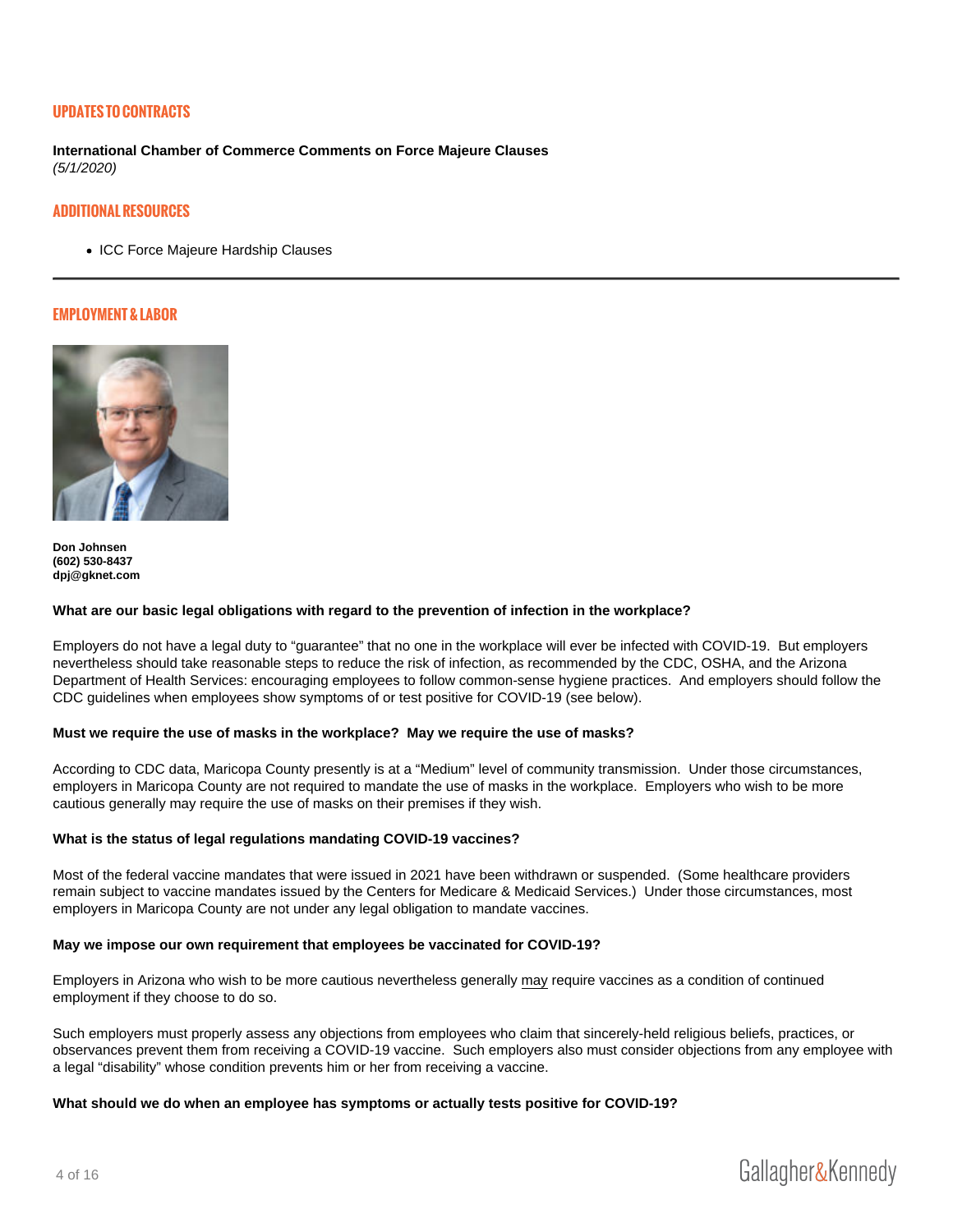The employer must direct the particular employee to stay home and not return to work until he or she meets the CDC's criteria to discontinue home isolation ("Quarantine and Isolation").

Remember that "staying home" does not necessarily mean that one is unable to work. If the employee's job is suitable for remote work, and the employee is medically able, then remote work is a viable option. If remote work is not feasible, the employee may be entitled to use any paid time off that he or she has accumulated (see below).

Then the employer should do some basic "contact tracing" to determine whether any other employees may be required to quarantine. According to guidelines issued by the Maricopa County Department of Public Health, persons who had "close contact" with the positive individual (contact within six feet for a total of 15 minutes or more in any given 24?hour period) should stay home for five days after their most recent exposure to the positive individual. (As above, consider whether remote work may be a viable option. If remote work is not feasible, the employee may be entitled to use any paid time off that he or she has accumulated (see below).

Employers in Arizona are not under a formal legal obligation to notify customers, contractors, suppliers, or other third parties that an employee has tested positive.

If an employee has to be absent because of COVID-19, is that paid time off?

Absences that are due to the employee's own illness, the need to care for a family member who is ill, or the need to stay home with a child whose school has been ordered closed qualify for Paid Sick Time under Arizona's Proposition 206. Employees who have PST available, therefore, must be permitted to use it to cover an absence caused by COVID?19.

An employee who does not have any Paid Sick Time available under Proposition 206 still might have other paid time off available under some other employer policy or procedure (such as vacation, personal leave, and the like). Employers should at least consider permitting such employees to use such paid time off for a COVID-19 absence.

Keep in mind that an employee who needs to be at home for one reason or another might still be able to work remotely. If remote work is feasible and can be productive in any given case, the employee would not be "absent," and therefore would not need or qualify for any of these types of paid time off.

Don Johnsen is available to answer questions about Employment & Labor issues.

## UPDATES TO EMPLOYMENT & LABOR

[Supreme Court Halts OSHA COVID-19 Vaccination Mandate](https://gknet.com/assets/Supreme-Court-Halts-OSHA-COVID19-Vaccination-Mandate.pdf) (1/13/2022)

[Court of Appeals Reinstates OSHA COVID-19 Vaccination/Testing Mandate For Businesses With 100+ Employees](https://gknet.com/assets/Court-of-Appeals-Reinstates-OSHA-COVID19-Vaccination-Testing-Mandate.pdf) (12/20/2021)

[OSHA's COVID-19 Vaccination and Testing Emergency Temporary Standard: Mandatory Vaccine Policy For Businesses With 100+](https://gknet.com/assets/OSHAs-COVID-19-Vaccination-and-Testing-Emergency-Temporary-Standard.pdf)  [Employees](https://gknet.com/assets/OSHAs-COVID-19-Vaccination-and-Testing-Emergency-Temporary-Standard.pdf) (11/5/2021)

[How Does the Most Recent Coronavirus Relief Bill \(December 2020\) Affect Our Obligations when an Employee Must Miss Work](https://gknet.com/assets/How-Does-the-Most-Recent-Coronavirus-Relief-Bill-Affect-Our-Obligations-When-an-Employee-Must-Miss-Work-Because-of-COVID19.pdf)  [Because of COVID-19?](https://gknet.com/assets/How-Does-the-Most-Recent-Coronavirus-Relief-Bill-Affect-Our-Obligations-When-an-Employee-Must-Miss-Work-Because-of-COVID19.pdf) (12/28/2020)

[Can We Mandate That Employees Get the COVID Vaccine?](https://gknet.com/assets/Can-we-Mandate-that-Employees-get-the-COVID-vaccine.pdf) (12/23/2020)

[Should Businesses Require People to Sign Waivers to Come Onto Premises?](https://gknet.com/assets/Should-we-require-that-people-sign-waivers-to-come-onto-the-premises.pdf) (11/17/2020)

[Preparing to Re-Open the Workplace; Critical Issues for Arizona Employers](https://gknet.com/assets/Preparing-to-Re-Open-the-Workplace-Critical-Issues-for-Arizona-Employers-Update-May-1-2020.pdf) (5/1/2020)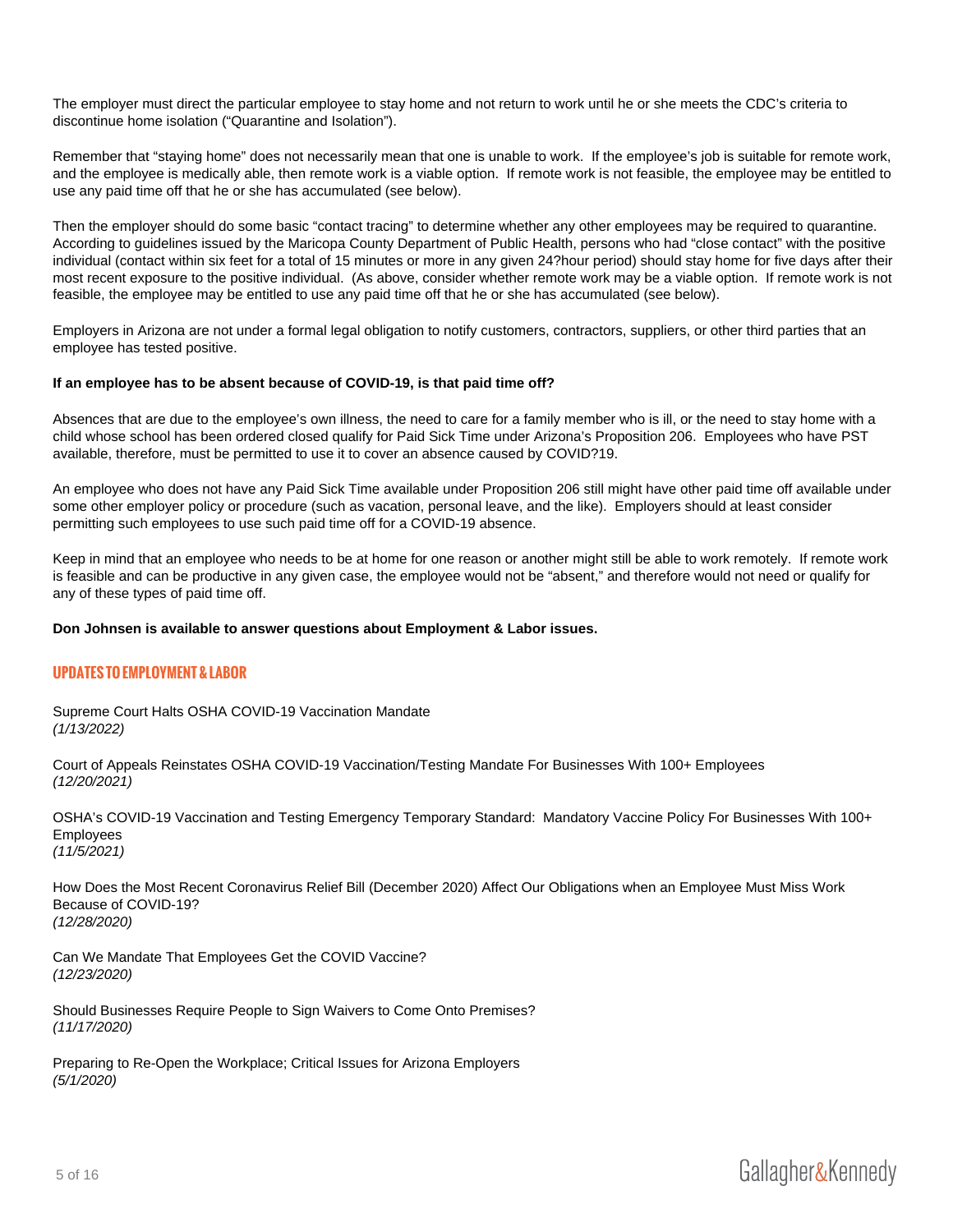## G&K EMPLOYMENT LAW ALERTS

- [The CARES Act for Employers; Possible Means of Business Survival, 3/30/2020](https://gknet.com/news/newssheets/the-cares-act-for-employers-possible-means-of-business-survival/)
- [Families First Coronavirus Response Act, 3/19/2020](https://gknet.com/news/newssheets/families-first-coronavirus-response-act/)
- [Coronavirus and Arizona Employers: Keep Calm, and Sanitize On, 3/11/2020](https://gknet.com/news/newssheets/coronavirus-and-arizona-employers-keep-calm-and-sanitize-on/)

#### ADDITIONAL RESOURCES

[Supreme Court of the United States Opinion, 1/13/2022](https://www.supremecourt.gov/opinions/21pdf/21a244_hgci.pdf)

## FINANCIAL DISTRESS, BANKRUPTCY & CREDITORS RIGHTS

[Dale Schian](https://gknet.com/attorneys/daleschian/) (602) 530-8140 [dale.schian@gknet.com](mailto:dale.schian@gknet.com)

COVID-19 has affected both prosperous and previously distressed businesses. Bankruptcy, moratoriums, government aid, and other tools implemented to ameliorate the disruption initially applied to companies seeking relief, but many of those tools have since phased out or gone away. Understanding the modifications of creditor rights is necessary as companies see if they can successfully operate in a post-COVID-19 economy.

Individuals and companies have experienced indirect consequences as their employees, customers, borrowers, and others have struggled to meet their commitments and endure during the pandemic. Understanding how defaults or delays in performance are best addressed, and, which transactions are no longer possible or prudent, is an important analysis to undertake. Exiting the pandemic will have its own set of delays and complications.

Below are some initial, practical steps businesses can take in evaluating their current situation to determine how to proceed in the future, especially as we transition to a post-COVID world:

- Realistically assess your entire situation.
- Review your outstanding commitments and those owed to you
- Communicate with those you have relationships with, whether contractual or professional.
- Understand that this is an evolving situation and that everyone is figuring this out together at the same time.
- In light of the current uncertainty, it is unrealistic to expect hard commitments. Communicate and agree to set a time to talk.
- Do not look for a band-aid or stop-gap solution until you understand what happens next.
- Beware of extraordinary solutions or transactions. Consider those carefully with your advisors.
- Expect additional delays in performance and remedies and address them accordingly.
- Seek advice from your advisors, and if possible, attempt to work cooperatively with the parties involved in your situation to get through these current circumstances.
- After assessing your situation, commitments, labor and employment issues, and supply chain obstacles (or other struggles), create an action plan to effectively address those challenges.

Dale Schian is available to answer questions about Financial Distress, Bankruptcy & Creditors' Rights.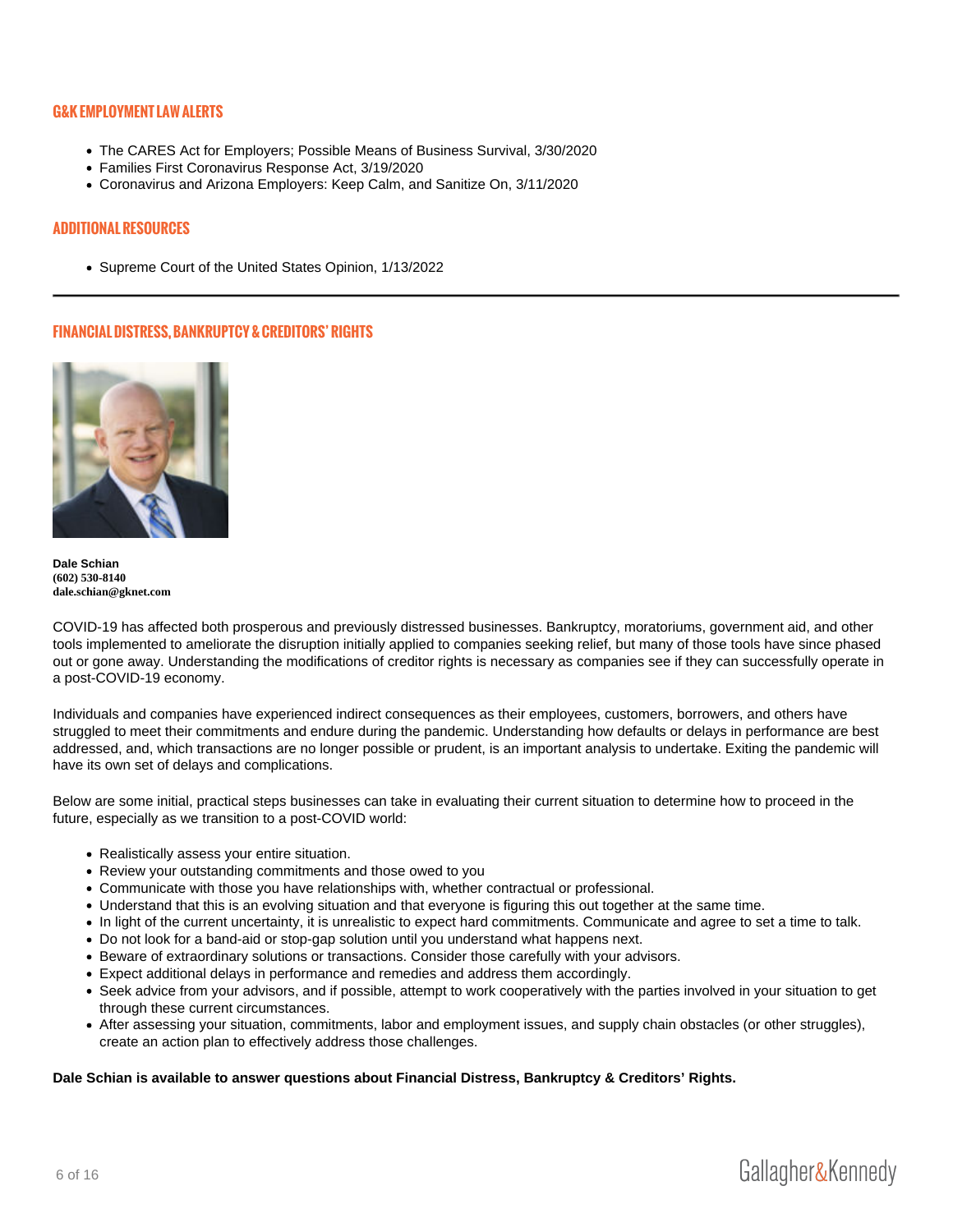#### UPDATES TO FINANCIAL DISTRESS, BANKRUPTCY & CREDITORS RIGHTS

[Expedited Bankruptcy Relief Extended for Small Businesses](https://gknet.com/assets/Expedited-Bankruptcy-Relief-Extended-for-Small-Businesses.pdf) (5/13/2021)

[Small Business Bankruptcy Relief](https://gknet.com/assets/Small-Business-Bankruptcy-Relief.pdf) (2/26/2021)

[PPP Loan Eligibility for Bankruptcy Debtors](https://gknet.com/assets/PPP-Loan-Eligibility-for-Bankruptcy-Debtors-.pdf) (2/15/2021)

Arizona Bankruptcy Court Rulings Facilitate PPP Loans for Business in Chapter 11 (6/26/2020)

[CARES Act Expands Bankruptcy Relief for Small Businesses](https://gknet.com/assets/CARES-Act-Expands-Bankruptcy-Relief-for-Small-Businesses-April-6-2020.pdf) (4/6/2020)

# ADDITIONAL RESOURCES

- [Andes Industries, Inc.](https://gknet.com/assets/Andes-judgment.pdf) Judgment, 6/12/2020
- [Blue Ice Investme](https://gknet.com/assets/Blue-Ice-Order.pdf)nts, LLC Order, 5/26/2020
- [The Rising COVID-19 Bankruptcy Risks, Law360, 3/1](https://www.law360.com/articles/1254545)9/2020

#### FRANCHISING ISSUES

[Josh Becker](https://gknet.com/attorneys/joshua-becker/) (602) 530-8465 [josh.becker@gknet.com](mailto:josh.becker@gknet.com)

#### COVID-19 Impact on Franchise Disclosure Documents

The North American Securities Administrators Association ("NASAA"), the national association of state franchise regulators, issued new guidance on Item 19 financial performance representations that several states are implementing immediately. The newly published guidelines (See Additional Resources) require certain franchisors who include historical financial results in an Item 19 financial performance representation to amend already filed Franchise Disclosure Documents that should consist of up-to-date 2020 results. These guidelines will ensure that prospective franchise buyers are aware of the impact that COVID-19 has had on those businesses and reasonably reflect current economic conditions.

In determining whether a franchisor is obligated to file an amended FDD, the franchisor should consider the following factors:

- Whether the COVID-19 pandemic has significantly impacted the franchise business;
- The type of data the franchisor includes in the FPR;
- The reasonable inferences a prospective franchisee can draw from the FPR:
- When the franchisor estimates a prospective franchisee can expect to open for business after entering into a franchise agreement;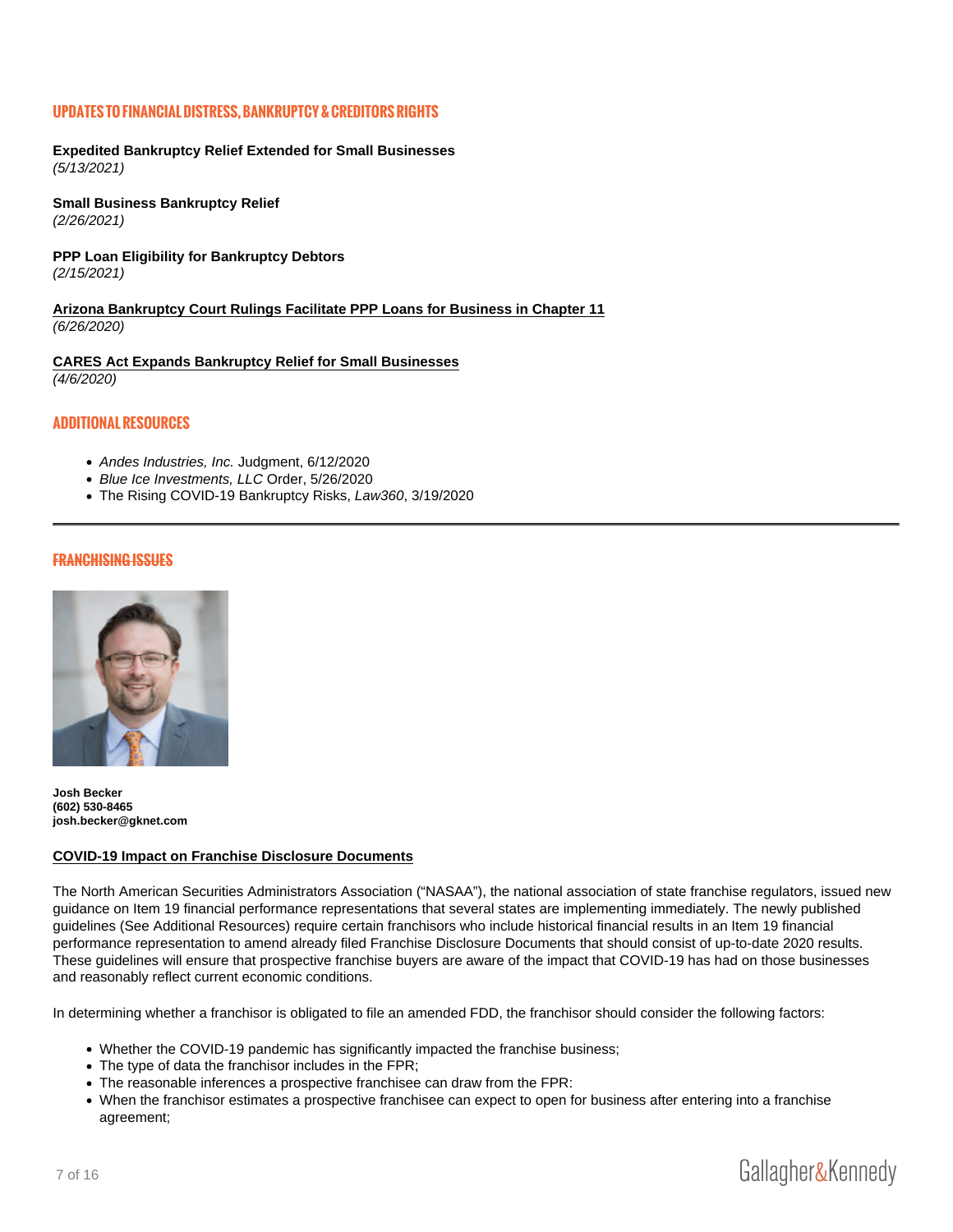- Whether and how the franchisor adapts the franchise business to account for current market conditions resulting from the COVID-19 pandemic; and
- Whether and how the franchisor adapts the franchise business to account for future market conditions resulting from the COVID-19 pandemic.

A franchisor that included actual historical sales and profits data in their 2020 FDD and whose business has been impacted by the pandemic should update their FDD to include disclosures concerning that impact. NASAA did not provide specific guidelines on the required amendments. Still, the State of Washington, which has implemented similar requirements already is requiring franchisors to acknowledge that the virus has negatively impacted their business and to include sales results for the first part of 2020 in their financial performance representation. We suspect that other states will accept similar disclosures. The sale of franchises without these disclosures might increase risk because franchisees may later claim that they would not have purchased a franchise if they knew about the impact that COVID-19 had on the franchised business.

Josh Becker is available to answer any questions about Franchising issues.

## ADDITIONAL RESOURCES

[North American Securities Administrators Association Guidelines, 6/17/2020](https://www.nasaa.org/wp-content/uploads/2020/06/FPRs-in-the-time-of-COVID-19.pdf)

#### GOVERNMENTCIES INSPECTIONS, COMPLIANCE DETERMINATIONS, AND REGULATORY R

[Stan Curry](https://gknet.com/attorneys/stancurry/) (602) 530-8222 [jsc@gknet.com](mailto:jsc@gknet.com)

Stan Curry is available to answer questions regarding Arizona state and county inspections, permitting, and compliance enforcement issues for businesses.

## IMPACT ON LITIGATION

[Mike Ross](https://gknet.com/attorneys/michael-r-ross/) (602) 530-8498 [michael.ross@gknet.com](mailto:michael.ross@gkne.com)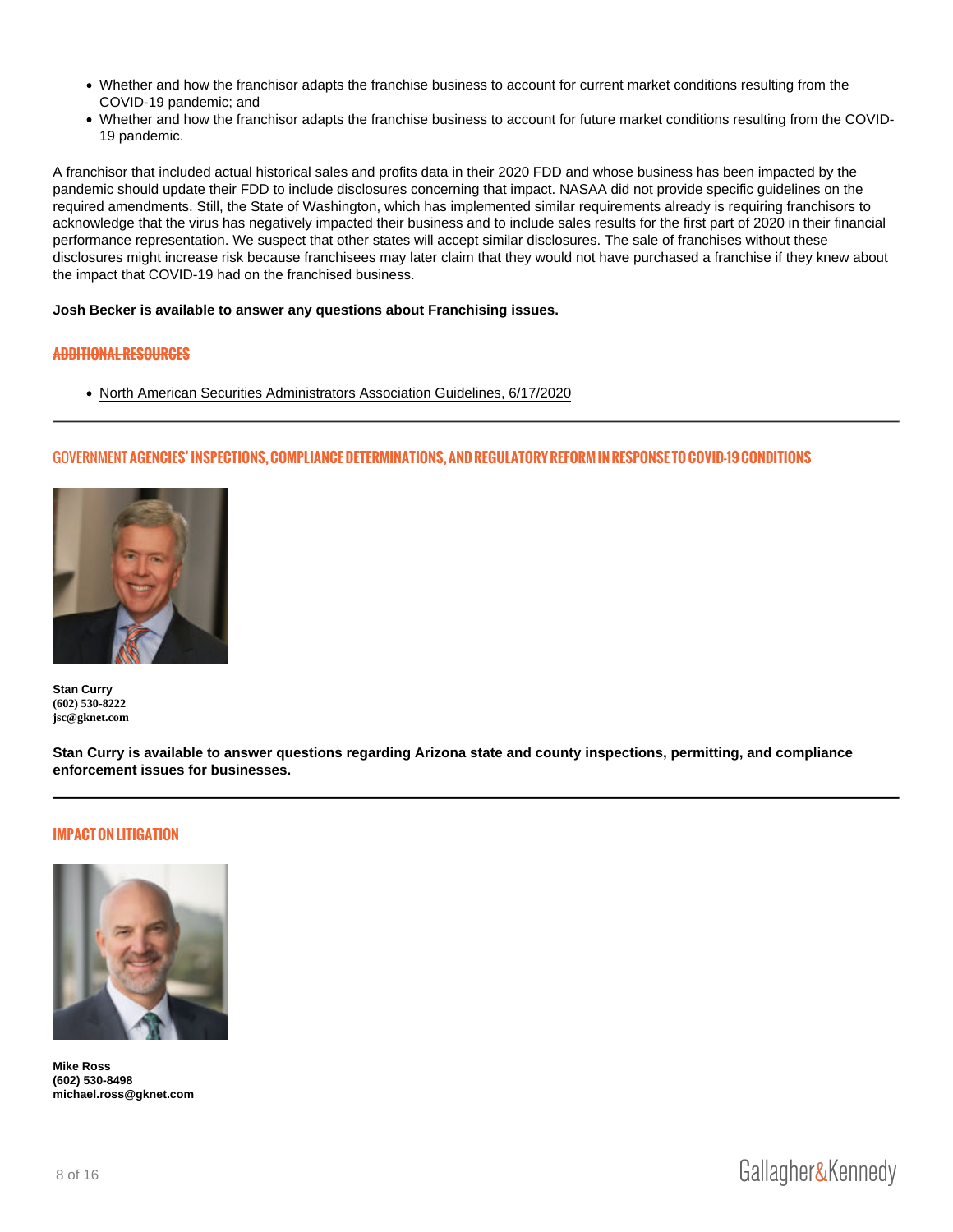[Hannah Porter](https://gknet.com/attorneys/hannahporter/) (602) 530-8175 [hannah.porter@gknet.com](mailto:hannah.porter@gknet.com)

COVID-19 continues to create significant uncertainty for companies and individuals with respect to business and contractual relationships. The impact of the pandemic on current and future litigation is dynamic, changing on a daily basis, but some of the key issues businesses are facing include:

- What, if any, legal duties are on "hold" during the pandemic?
- Can my business still demand that other people or companies honor contracts?
- If not in the courtroom, are there practical, efficient ways for parties to resolve disputes?
- If we have no choice but to file a lawsuit, or if we are sued, are the courts still open and available?
- Are there quick, available forums for real legal emergencies?

The Federal and State courts throughout Arizona continue to balance the ongoing health risks with the necessity to remain operational. Courts have adjusted aspects of the process to minimize any potential delay while still ensuring litigants are not prejudiced in the enforcement and protection of their legal rights. Most elements of the civil litigation process are moving forward, albeit with greater reliance on virtual or telephonic proceedings and appropriate social distancing measures for in-person proceedings.

Here are some key ways in which COVID-19 has impacted Federal and Arizona State Court litigation and some of the ways in which these Courts are responding:

- New filings are permitted and cases are continuing to move forward in both federal and state court.
- Individual judges have wide latitude to determine how cases should proceed or whether individual circumstances merit postponements or extensions, or if court proceedings should be held remotely.
- Many judges are scheduling and conducting appearances by video and telephone.
- Parties to ongoing litigation are increasingly utilizing electronic means to conduct discovery. For example, depositions are increasingly being conducted via videoconferencing on platforms such as Zoom.
- Courts have adopted procedures to handle requests for emergency relief, like temporary restraining orders or other injunctions. To the extent litigants need emergency relief, the forums are available.
- Parties and counsel continue to use alternative dispute resolution ("ADR") methods including private arbitration and mediation to resolve their disputes outside of the courtroom. As with the Courts, arbitrators and mediators are increasingly willing to use video conferences in lieu of in-person appearances.
- Civil jury trials have resumed.

Mike Ross and Hannah Porter are available to answer questions about the Impact on Litigation for businesses in litigation or contemplating litigation.

# UPDATEDS IMPACT ON LITIGATION

[Maricopa County Superior Court Establishes Late Case Fair Limits Proceeding](https://gknet.com/assets/Maricopa-County-Superior-Court-Establishes-Late-Case-Fair-Limits-Proceeding-July-15-2020.pdf) (7/15/2020)

Maricopa County Superior Court Guidelines t o Reopen (5/28/2020)

[Arizona Supreme Court Authorizes Limited Court Operations](https://gknet.com/assets/Arizona-Supreme-Court-Authorizes-Limited-Court-Operations-May-21-2020.pdf) (5/21/2020)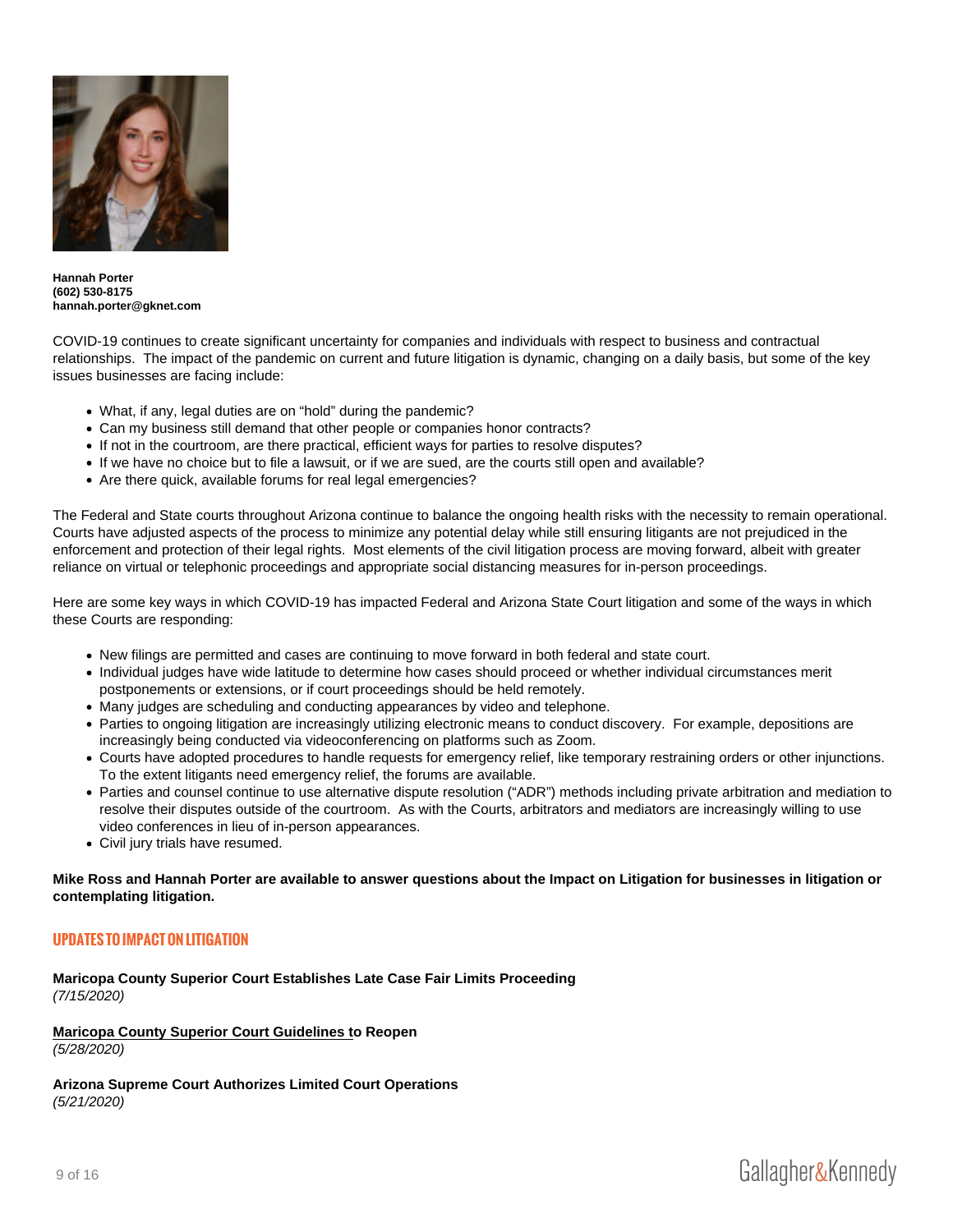## ADDITIONAL RESOURCES

- [Administrative Order 2020-072](https://gknet.com/assets/AO2020-072Maricopa.pdf)
- [Arizona State Courts COVID-19 information](https://www.azcourts.gov/covid19/)
- [Federal Courts COVID-19 information](https://www.uscourts.gov/about-federal-courts/court-website-links/court-orders-and-updates-during-covid19-pandemic#district)

#### INSURANCE RECOVERY AND PROTECTION FOR BUSINESSES

[Jennifer Cranston](https://gknet.com/attorneys/jennifercranston/) (602) 530-8191 [jennifer.cranston@gknet.com](mailto:jennifer.cranston@gknet.com)

#### Business Losses

Many businesses have been and will continue to be financially impacted by COVID-19. A number of these businesses have already been denied insurance reimbursement for their businesses losses, forcing them to pursue litigation against their insurance companies. To date, most of these cases have not favored the insureds.

However, each claim is fact-specific and should be evaluated based on the circumstances and terms of the policy. Below are steps businesses can take to evaluate their potential insurance coverage.

- Gather all policies.
	- If you don't have complete or current copies, contact your agent/broker or the insurance companies directly.
	- Don't be discouraged by warnings from your agent/broker or carrier indicating that coverage is not available; it's important to check for yourself.
- Review all polices carefully.
	- Be sure to review all portions of the policies, especially endorsements which can reduce or expand the scope of your coverage.
	- $\circ$  Note any provisions that appear to apply to your situation as well as provisions that confuse or surprise you.
	- $\circ$  For many businesses, the most likely candidates for coverage of business losses are (1) business owner policies and (2) property damage policies with business interruption clauses. Key provisions to review in these policies include:
		- Language requiring "direct" or "actual" loss or damage to property: Such requirements are found in standard form policies and have been deemed by most courts to preclude coverage for COVID-related losses. However, not all policies use the standard forms and, for those that do, a few courts have agreed with the theory that exposure of property to the virus can meet the actual physical damage requirement.
		- Exclusions for viruses, contagions, or pandemics: Some standard form policies contain these kinds of exclusions. If clearly worded and easily identifiable, these exclusions are typically enforceable to preclude coverage, which is another reason why reading policies in their entirety is so critical. Also, the absence of such exclusions in an otherwise standardized policy may support a claim for coverage.
		- Provisions or endorsements that add additional coverage for "extra expense" or "civil authority": These provisions may be broad enough to provide relief if your business is forced to shut down due to the virus. They may include prerequisites (such as a requirement that the suspension be caused by property damage or is necessary to provide civil authorities with access) as well as sub-limits to your coverage (limiting the recovery available to a specific dollar amount or cap on the number of days/weeks of suspension).
		- Disease endorsements: Some policies add coverage for losses arising from contagious, infectious, or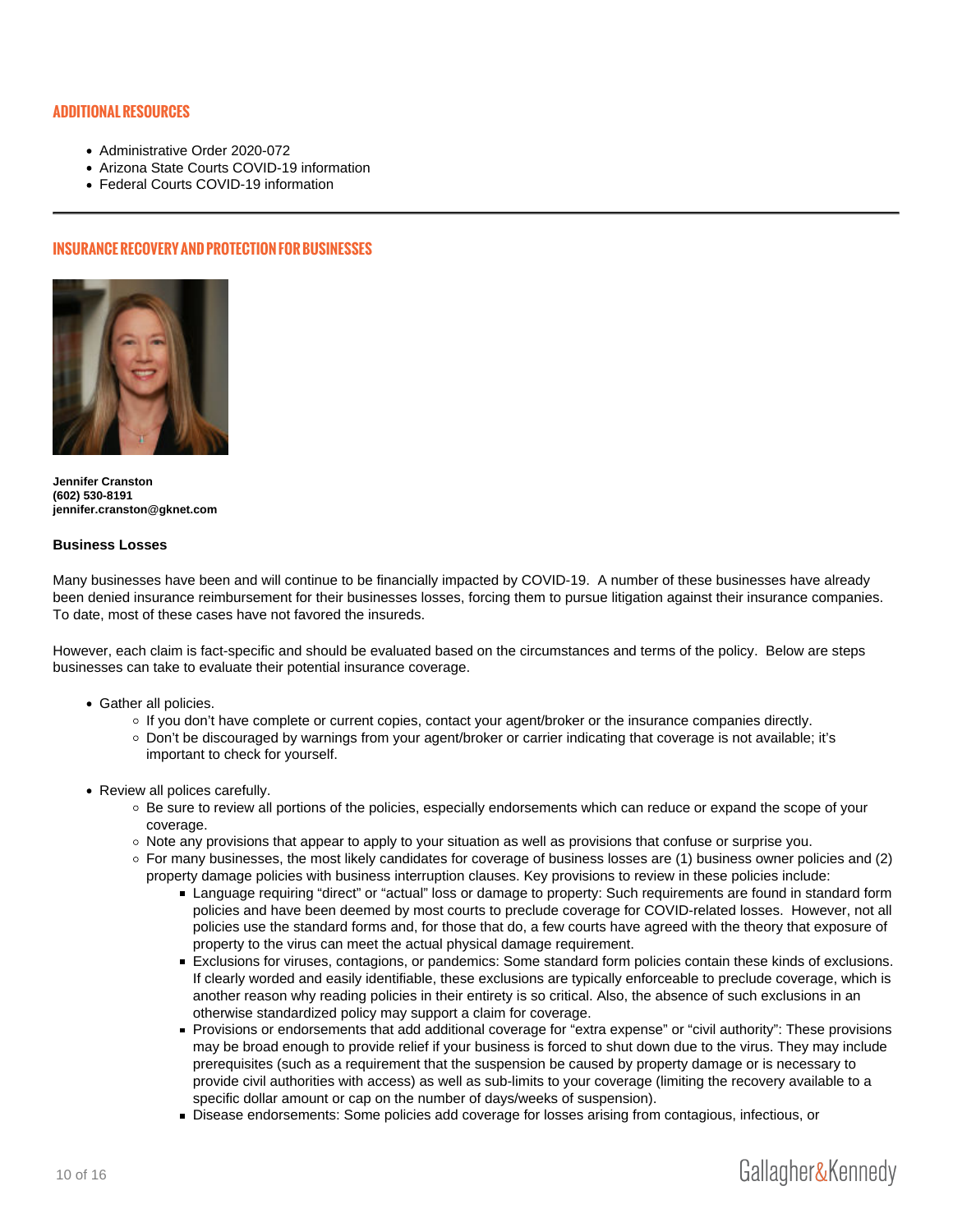communicable diseases. Businesses with these endorsements have a strong argument in favor of coverage and have been the most successful in lawsuits filed since the onset of the pandemic.

- Businesses in specialized industries may have additional policies (such as environmental contamination policies) or endorsements addressing unique businesses losses and needs during emergency and crisis situations, which is why we recommend gathering and reviewing all policies.
- Contact your agent/broker or carrier:
	- Once you've reviewed your policies, contact your agent/broker or the carrier about the specific provisions you believe provide coverage.
	- Be prepared to provide specific examples of your loss (including lost income and additional expenses incurred or expected to be incurred).
	- Make sure you provide notice of your claim using the procedures outlined in the policy or policies (typically found in a portion of the policy describing "conditions" or duties/obligations in the event of a loss).

#### Liability Defense Coverage

In addition to incurring their own pandemic-related losses, many businesses face the possibility of third-party claims alleging personal injury due to exposure to the virus. While most businesses will have strong arguments for why they should not be held liable, defending exposure claims can be costly, such that businesses may want to tender these kinds of claims to their insurance companies.

Claims alleging exposure liability are typically covered by commercial general liability policies, given that most exposure lawsuits allege "bodily injury" caused by an "occurrence" or "accident." However, if the plaintiff did not actually contract the virus and limits his or her alleged harm to emotional distress, the insurance company may contest the availability of coverage (even coverage for defense costs) depending on the policy's definition of "bodily injury." Also, some liability insurers have added endorsements to their policies excluding or limiting coverage for injuries arising out of communicable diseases or transmissible pathogens.

Like all other policies, commercial general liability policies should be carefully reviewed, in their entirety to determine available coverages in the face of liability claims. Should your business receive a claim or lawsuit alleging exposure liability, tendering the claim to your carrier – in accordance with any timing or other procedural requirements identified in the policy – can be key to obtaining coverage for the attorneys' fees and costs associated with defending such claims.

Jennifer Cranston is available to answer questions about coverage and communicating with carriers regarding your business insurance policies.

#### PAYCHECK PROTECTION PROGRAM (THE PPP )

[Matt Engle](https://gknet.com/attorneys/matthew-h-engle/) (602) 530-8285 [matt.engle@gknet.com](mailto:matt.engle@gknet.com)

Matt Engle is available to answer questions about the Paycheck Protection Program.

## ADDITIONAL RESOURCES

- [Paycheck Protection Program Application](https://home.treasury.gov/system/files/136/Paycheck-Protection-Program-Application-3-30-2020-v3.pdf)
- [Paycheck Protection Program Frequently Asked Questions, 4/14/2020](https://gknet.com/assets/Paycheck-Protection-Program-Frequently-Asked-Questions-April-14-2020.pdf)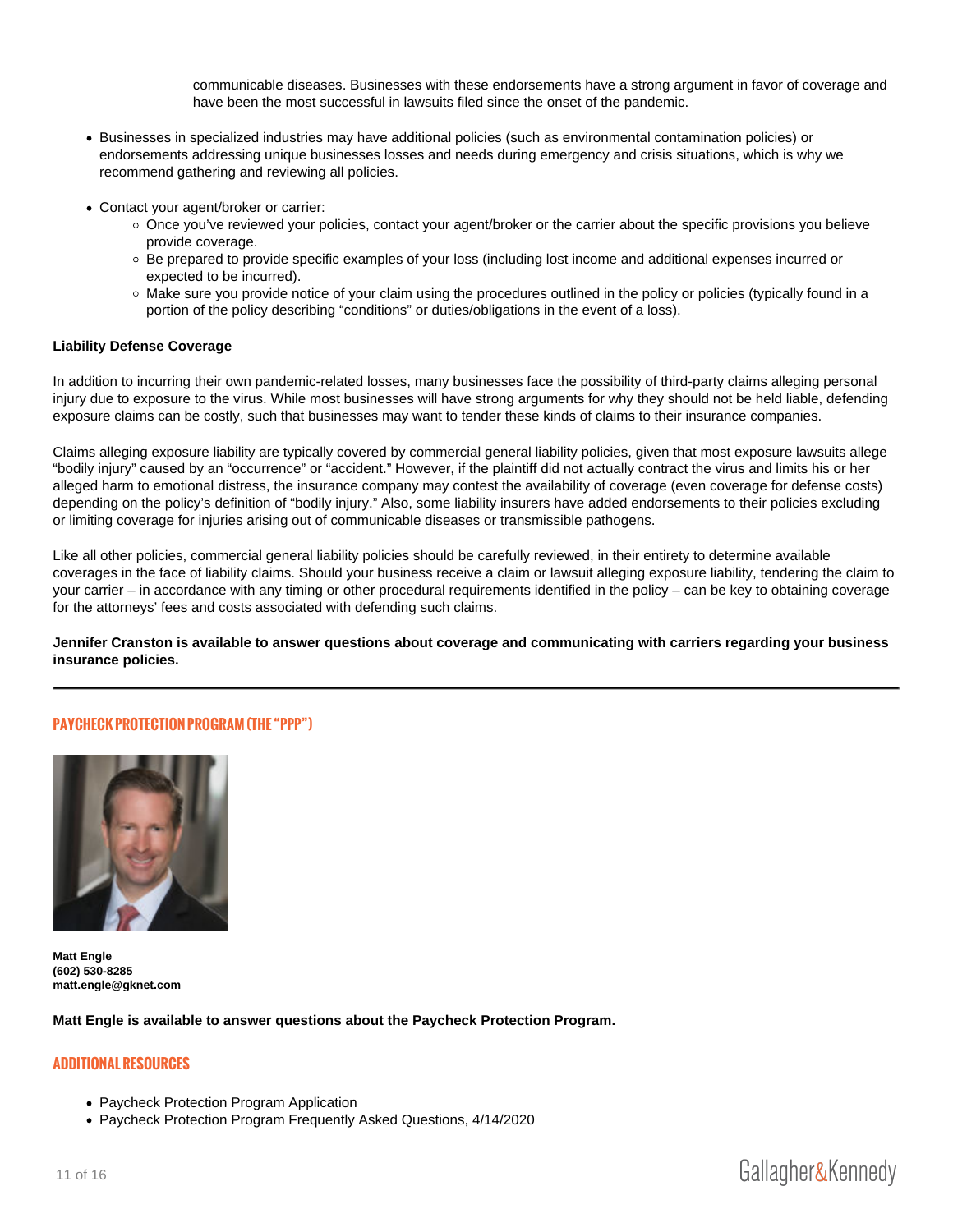- [Paycheck Protection Program Frequently Asked Questions 4/24/2020](https://gknet.com/assets/Paycheck-Protection-Program-Frequently-Asked-Questions_04-24-20.pdf.pdf)
- [Paycheck Protection Program Frequently Asked Questions 5/13/2020](https://home.treasury.gov/system/files/136/Paycheck-Protection-Program-Frequently-Asked-Questions.pdf)
- [Paycheck Protection Program Loans and Changes of Ownership 10/2/2020](https://www.sba.gov/sites/default/files/2020-10/5000-20057-508.pdf)

Real Estate

[Jim Connor](https://gknet.com/attorneys/jamesconnor/) (602) 530-8524 [jbc@gknet.com](mailto:jbc@gknet.com)

For many aspects of a real estate transaction, a pandemic, a public emergency, and perhaps (if applicable) a "stay in shelter" order, may rise to the level of "force majeure" or act of God, which in turn allows for the excuse, delay, extension or waiver of performance. Where the performance by a party to a contract is rendered impossible, or materially and adversely affected, by unforeseeable factors, then under the principles of force majeure that party may be excused.

In assessing whether an event or condition would qualify for such treatment under the concept of force majeure, often the "foreseeability" of the event is a significant factor. At its essence, a force majeure clause is an attempt to recognize that some risks are not reasonably foreseeable, and therefore, no single party should suffer the resulting consequences and losses.

COVID-19 has created significant uncertainty in the real estate industry, and we are currently sorting through numerous issues including the following:

- How might a pandemic, or a resulting governmental mandate, impact a party to a real estate transaction?
- Would tenants or borrowers be excused from prompt satisfaction of payment obligations? Or of non-payment obligations?
- If a purchaser is required to fund an acquisition, and is informed that due to the turmoil in the credit markets the lender cannot perform when required, what is the status of the transaction and what might be the remedies?
- How are contract provisions interpreted, or in absence of an express contract provision, how is a pandemic to be addressed?
- Would the economic loss be subject to insurance coverage, including under business interruption insurance?
- How would a pandemic alter the standard of care, for businesses conducting a retail business?
- Is there a reasonable, mutually acceptable solution to the situation, where all parties can absorb some of the impact?
- Is there a requirement whether express or implied of prompt notification to the other party in the event of a materially adverse condition?

Jim Connor is available to answer questions about the impact of the current business climate on commercial and residential Real Estate.

# UPDATES TO REAL ESTATE

[City of Phoenix Extends Several Permit Deadlines Due to COVID-19](https://gknet.com/assets/City-of-Phoenix-Extends-Several-Permit-Deadlines-Due-to-COVID-19.pdf) (6/1/2020)

[Issues When Considering Lease Modifications in a COVID-19 Business Environment](https://gknet.com/assets/Issues-When-Considering-Lease-Modifications-in-a-COVID-19-Business-Environment.pdf) (4/23/2020)

# ADDITIONAL RESOURCES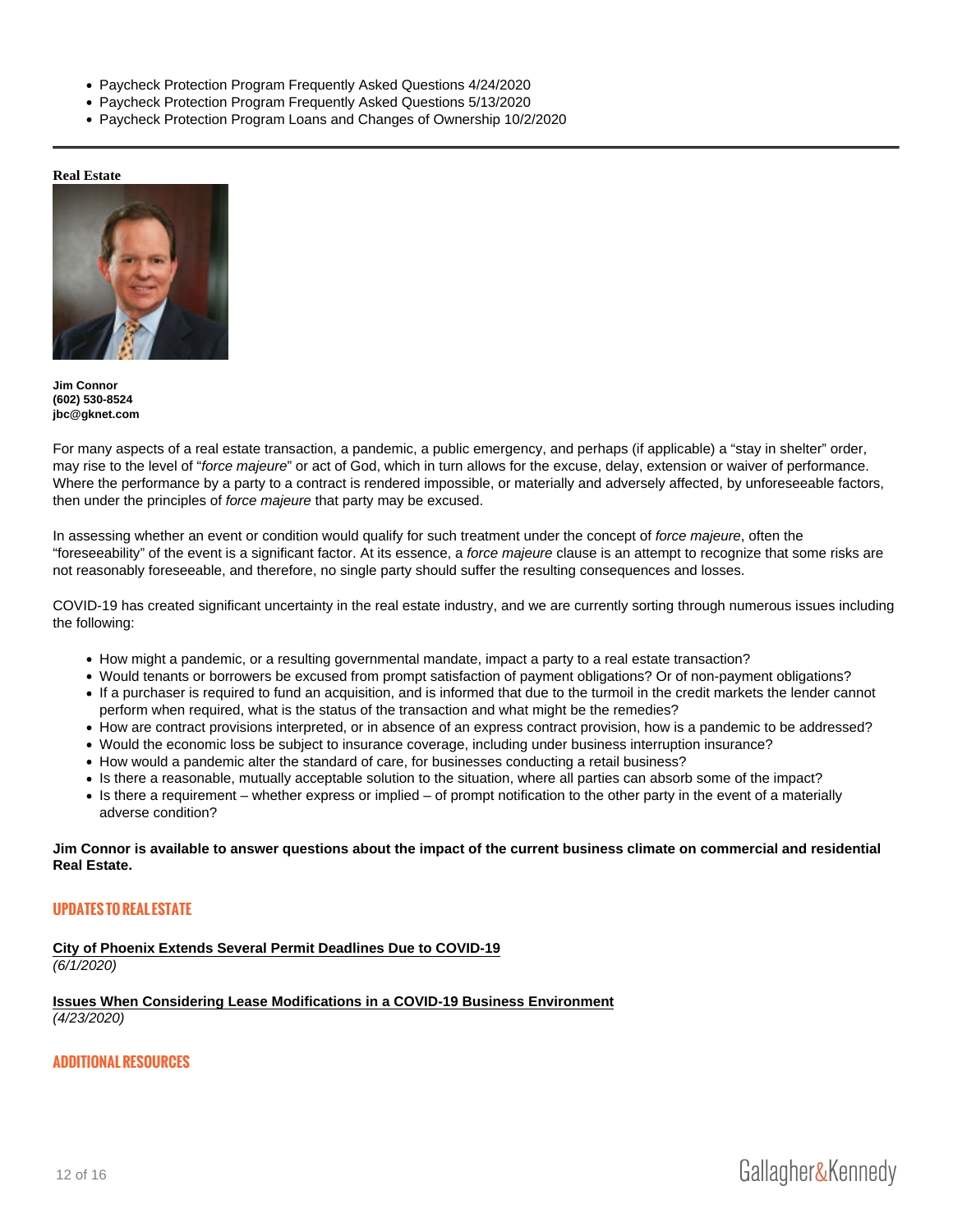- [State of Arizona Executive Order 2020-21](https://azgovernor.gov/sites/default/files/eo_2020-21_prohibiting_small_business_evictions.pdf)
- [List of Permit Extensions Due to COVID-19](https://www.phoenix.gov/pddsite/Documents/Copy of Exhibit 1- COVID-19 PDD Legistar file.pdf)

#### SECURITIES

[Steve Boatwright](https://gknet.com/attorneys/stephen-r-boatwright/) (602) 530-8301 [steve.boatwright@gknet.com](mailto:steve.boatwright@gknet.com)

Raising Capital with COVID?19 As a Disclosure Requirement

Securities laws require disclosures of material factors that may impact among other things business operations and financial results. Disclosures are both of existing conditions and prospective impact of macroeconomic events or so called acts of God. Clients raising capital will need to consider how COVID?19 could impact sales, result in layoffs, create supply issues if components need to be shipped and related logistics of reduced transport options with flight curtailments, consider whether key employees are not able to work due to illness from COVID?19, and many other factors specific to their business.

For example, a medical facility meant to be a surgical center may need disclosure as it may be repurposed for COVID?19 patients.

Disclosures need to be in private offering documents and public securities reports both in the form of risk factors and the narrative on the business itself. They may even be in the management discussion impacting liquidity particularly if the client has a blown covenant with a lender. There is no "one size fits all" and working with the management team and auditor will help securities counsel determine the needed disclosures.

Steve Boatwright is available to answer questions about Securities Law, Raising Capital, and Disclosure Requirements.

#### HELPFUL ARTICLES

[Global IPO Slowdown Could Last Until Third Quarter of 2020, Law360, 3/2](https://www.law360.com/articles/1256863)5/2020

TAX FEDERAL DEVELOPMENTS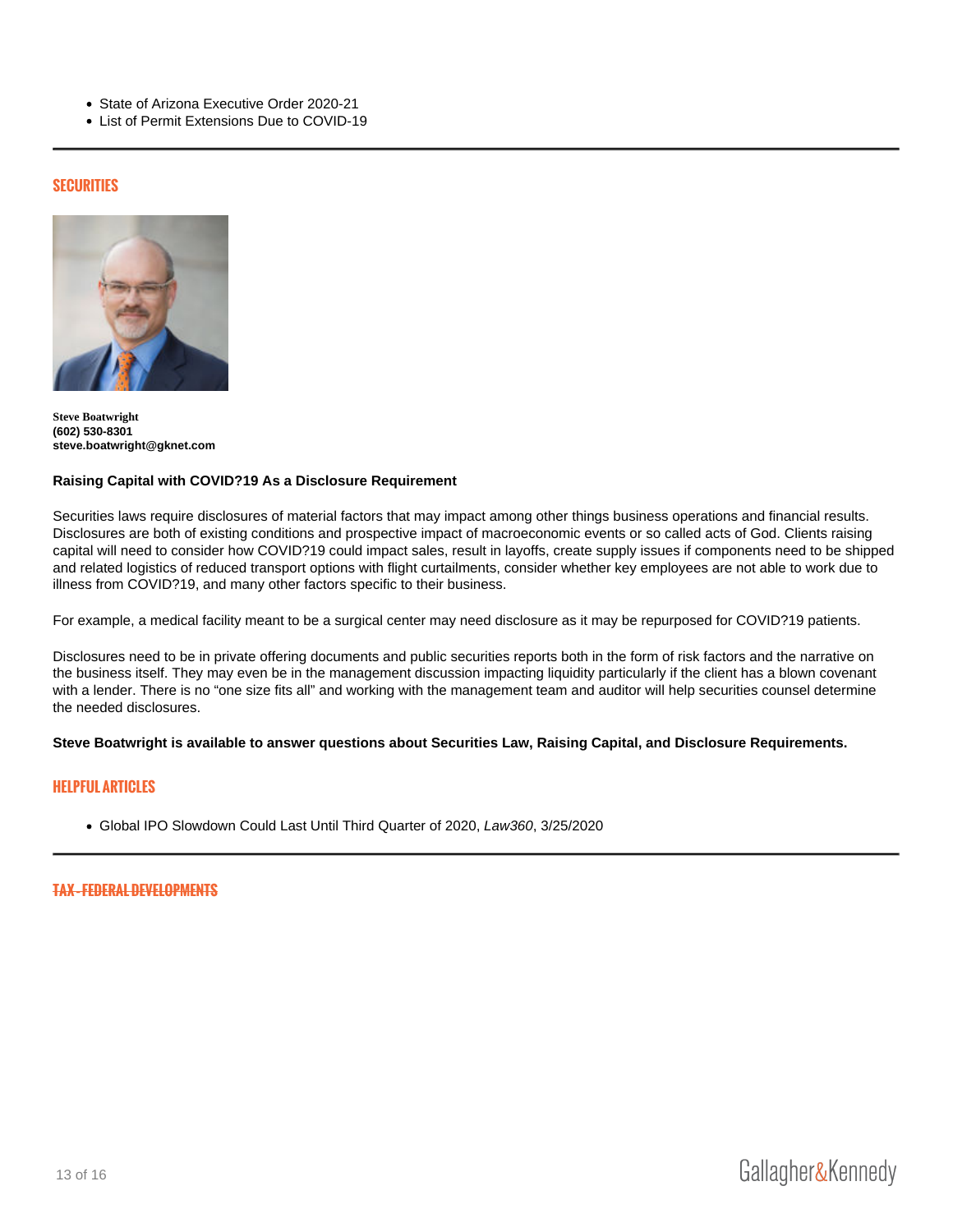[Tim Brown](https://gknet.com/attorneys/timothybrown/) (602) 530-8530 [tdb@gknet.com](mailto:tdb@gknet.com)

Tim Brown is available to answer questions about the challenges in Tax Developments for businesses.

## ADDITIONAL RESOURCES

- [IRS Notice 2020-32 Guidance Regarding the Deductibility for Federal Income Tax](https://www.irs.gov/pub/irs-drop/n-20-32.pdf)
- [IRS Temporary Procedures to Fax Certain Forms 1139 and 1045 due to COVID-19](https://www.irs.gov/newsroom/temporary-procedures-to-fax-certain-forms-1139-and-1045-due-to-covid-19)

TAX STATE AND LOCAL DEVELOPMENTS

[Tim Brown](https://gknet.com/attorneys/timothybrown/) (602) 530-8530 [tdb@gknet.com](mailto:tdb@gknet.com)

Tim Brown is available to answers questions about State and Local Tax Developments for businesses.

## ADDITIONAL RESOURCES

- [New Mexico Taxation and Revenue Department Bulletin 100.35](https://realfile.tax.newmexico.gov/B-100.35 -Tax Relief for COVID-19  (Extension).pdf)
- [New Mexico Taxation and Revenue District Offices](https://www.tax.newmexico.gov/uploads/files/Tax_Appointments.pdf)
- [Arizona Department of Revenue "AZDOR"](https://azdor.gov/)
- [State of Arizona Department of Revenue "AZTaxes"](https://aztaxes.gov/Home/Page)
- [Arizona General Tax Notice AZDOR GTN 20-1](https://azdor.gov/sites/default/files/PUBLICATION_GTN-20-1.pdf)

#### TORT LIABILITY FOR BUSINESSES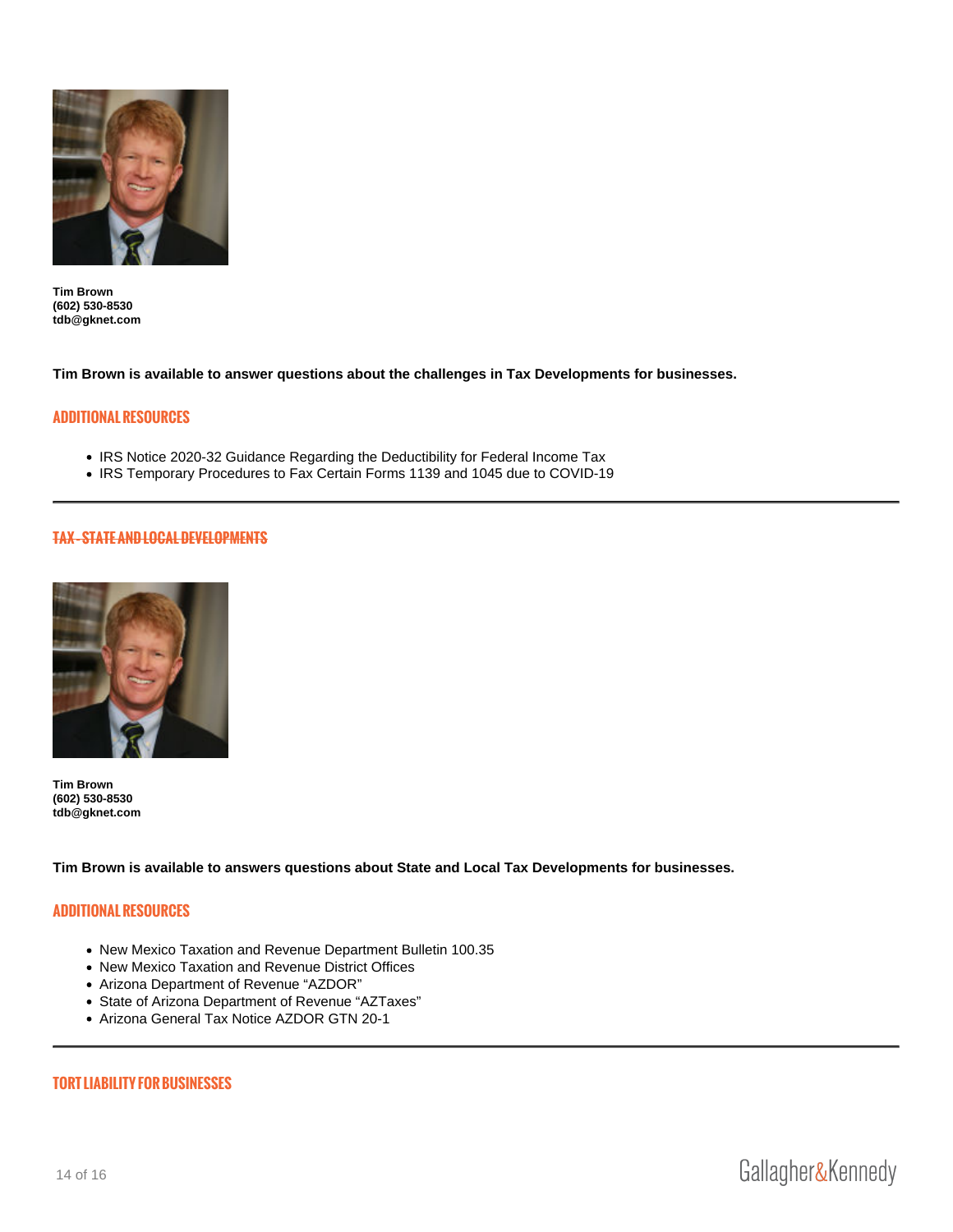[Shannon Clark](https://gknet.com/attorneys/shannon-clark-plaintiffs-personal-injury-wrongful-death-attorney/) (602) 530-8194 [slc@gknet.com](mailto:slc@gknet.com)

Potential Liability for Exposure to COVID-19

As we approach the third year of the coronavirus pandemic—with new variants continuing to require businesses to adjust to everevolving conditions—many employers and businesses have remain concerned about civil liability arising from exposure to COVID?19. Companies are wondering about their potential liability to persons who claim they were exposed to COVID?19 while on their property and became ill following that exposure. Such allegations will require a careful analysis of the facts and circumstances relating to the particular claim.

Indeed, in December 2020, one company and its owners were sued for wrongful death with allegations that the company failed to take reasonable COVID-19 mitigation precautions and failed to maintain a safe workplace. Claims for sickness and injury to an employee may be subject to worker's compensation laws, such that an employee's exclusive remedy, with limited exceptions, would be through the worker's compensation system (assuming the employer had worker's compensation insurance). During that process, the employee would need to establish that the injury resulted from exposure in the workplace while performing a function in the course and scope of the employee's work duties.

For non-employees, a company may face claims from a social guest or business invitee if the business knew or had reason to know of a dangerous condition that caused the guest or invitee harm. The elements of such a claim would include establishing (1) the existence of a legal duty owed by the company to the claimant, (2) the company's fault, (3) injury sustained by the claimant, and (4) a causal connection between the company's conduct and the claimant's injury. Of these elements, fault and causation will likely be the key focus of most disputes. Specifically, claimants will bear the burden of proving that the business failed to act as a reasonably careful person would act under the circumstances, including following any industry-specific standards, and that the business's conduct helped produce the injury and that the injury would not have happened without the business's conduct.

In Arizona, facilities like Skilled Nursing Homes or others with captive residents must be particularly careful caring for vulnerable residents. There has been an increase in lawsuits and claims against healthcare facilities for failing to protect patients and residents from getting (and in many cases dying from) COVID-19. Nationwide, a number of "take-home" COVID-19 lawsuits have been filed. A "take-home" case seeks damages from a business based on allegations of violating safety protocols and setting off a chain of infections emanating from the company's business location. Such lawsuits have been filed against a number of companies, including airlines, cruise lines, restaurant chains and retailers such as Amazon.com and Walmart.

The best way to protect a business from liability remains following all requirements established by federal, state, and local authorities in connection with re-opening. In addition, businesses should research any guidelines or recommendations applicable to their industry and develop reasonable policies and practices based thereon. Likewise, businesses should carefully document all efforts to implement their adopted standards, as that documentation be used as evidence in defending future exposure claims.

#### Liability Waivers

Many businesses routinely require customers, guests, or other persons coming onto the premises to sign "waivers of liability" or other "assumption of risk" documents.